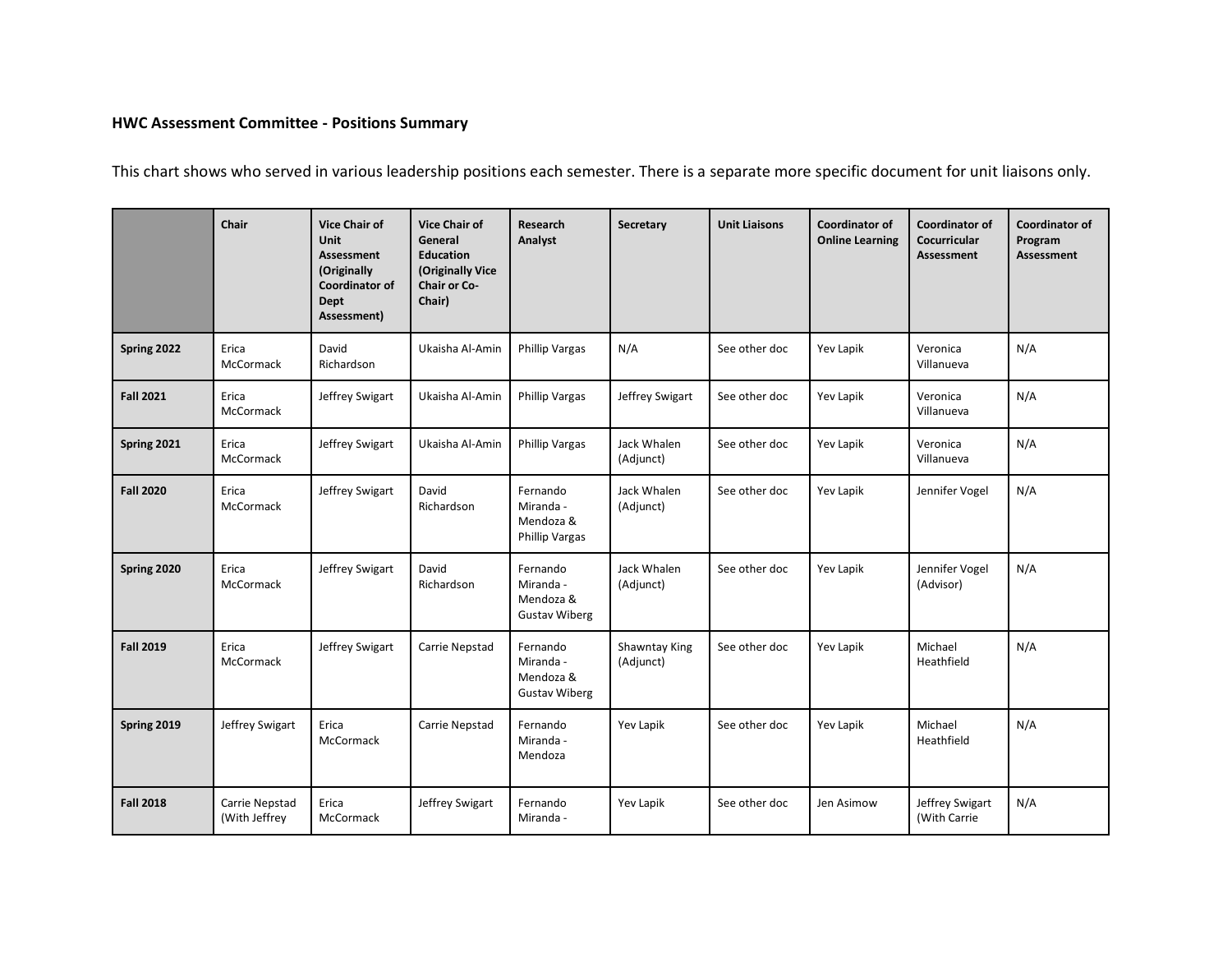|                  | Swigart sharing) |                                                              |                                          | Mendoza                                                                       |                 |               |            | Nepstad<br>sharing) |               |
|------------------|------------------|--------------------------------------------------------------|------------------------------------------|-------------------------------------------------------------------------------|-----------------|---------------|------------|---------------------|---------------|
| Spring 2018      | Carrie Nepstad   | Erica<br>McCormack                                           | Jeffrey Swigart                          | Phillip Vargas<br>and Fernando<br>Miranda -<br>Mendoza                        | Yev Lapik       | See other doc | Jen Asimow | N/A                 | Paul Wandless |
| <b>Fall 2017</b> | Carrie Nepstad   | Erica<br>McCormack                                           | Jeffrey Swigart                          | Phillip Vargas,<br>Sarah<br>Kakumanu, and<br>Fernando<br>Miranda -<br>Mendoza | Jeffrey Swigart | See other doc | Jen Asimow | N/A                 | Paul Wandless |
| Spring 2017      | Carrie Nepstad   | Erica<br>McCormack                                           | Jeffrey Swigart                          | Phillip Vargas<br>and Sarah<br>Kakumanu                                       | John Kieraldo   | See other doc | Jen Asimow | N/A                 | Jen Asimow    |
| <b>Fall 2016</b> | Carrie Nepstad   | Erica<br>McCormack                                           | Jeffrey Swigart                          | Phillip Vargas<br>and Sarah<br>Kakumanu                                       | John Kieraldo   | See other doc | Jen Asimow | N/A                 | Jen Asimow    |
| Spring 2016      | Carrie Nepstad   | Erica<br>McCormack                                           | John Kieraldo                            | Phillip Vargas                                                                | Jeffrey Swigart | See other doc | N/A        | N/A                 | N/A           |
| <b>Fall 2015</b> | Carrie Nepstad   | Erica<br>McCormack                                           | John Kieraldo                            | Phillip Vargas                                                                | Jen Asimow      | See other doc | N/A        | N/A                 | N/A           |
| Spring 2015      | Carrie Nepstad   | Erica<br>McCormack<br>(Coordinator of<br>Dept<br>Assessment) | John Kieraldo<br>(Vice-Chair)            | <b>Phillip Vargas</b>                                                         | Jeffrey Swigart | See other doc | N/A        | N/A                 | N/A           |
| <b>Fall 2014</b> | Carrie Nepstad   | Erica<br>McCormack<br>(Coordinator of<br>Dept<br>Assessment) | John Kieraldo<br>(Vice-Chair)            | <b>Phillip Vargas</b>                                                         | Jeffrey Swigart | See other doc | N/A        | N/A                 | N/A           |
| Spring 2014      | Jen Asimow       | Erica<br>McCormack<br>(Coordinator of                        | Ray (Kwok-<br>Tuen) Tse (Vice-<br>Chair) | Phillip Vargas                                                                | Jeffrey Swigart | See other doc | N/A        | N/A                 | N/A           |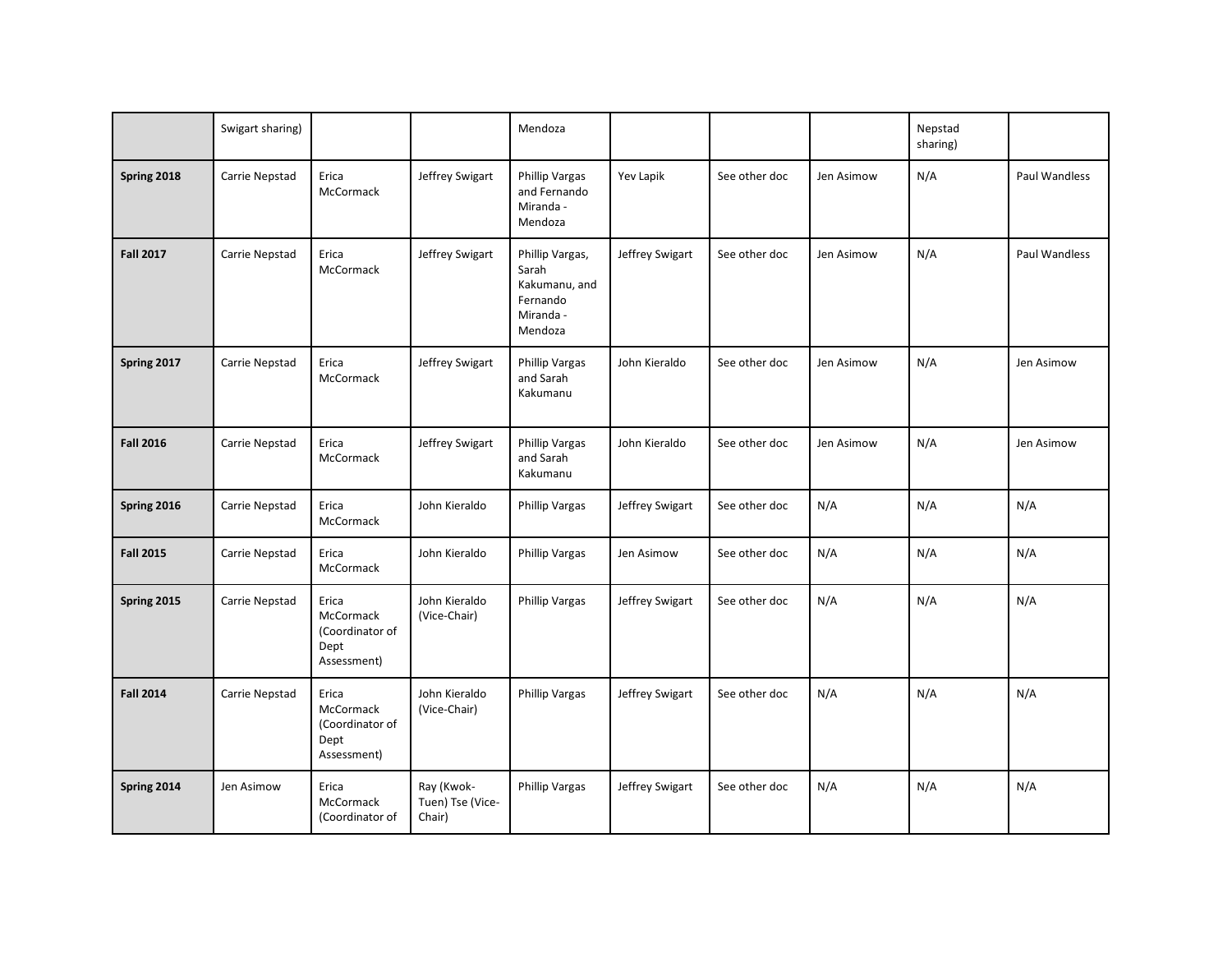|                                                      |                       | Dept<br>Assessment)                                          |                                         |                       |                                                  |               |     |     |     |
|------------------------------------------------------|-----------------------|--------------------------------------------------------------|-----------------------------------------|-----------------------|--------------------------------------------------|---------------|-----|-----|-----|
| <b>Fall 2013</b>                                     | Michael<br>Heathfield | Erica<br>McCormack<br>(Coordinator of<br>Dept<br>Assessment) | Jen Asimow<br>(Vice-Chair)              | <b>Phillip Vargas</b> | Jeffrey Swigart                                  | See other doc | N/A | N/A | N/A |
| Spring 2013                                          | Michael<br>Heathfield | Erica<br>McCormack<br>(Coordinator of<br>Dept<br>Assessment) | Jen Asimow<br>(Vice-Chair)              | <b>Phillip Vargas</b> | Jeffrey Swigart                                  | See other doc | N/A | N/A | N/A |
| <b>Fall 2012</b>                                     | Michael<br>Heathfield | Erica<br>McCormack<br>(Coordinator of<br>Dept<br>Assessment) | Jen Asimow<br>(Vice-Chair)              | N/A                   | Jeffrey Swigart                                  | See other doc | N/A | N/A | N/A |
| <b>Spring 2011 -</b><br>Spring 2012<br>(3 semesters) | Michael<br>Heathfield | N/A                                                          | Jen Asimow<br>(Vice-Chair)              | N/A                   | Jeffrey Swigart                                  | N/A           | N/A | N/A | N/A |
| <b>Fall 2010</b>                                     | Michael<br>Heathfield | N/A                                                          | Todd (Marcus)<br>Heldt (Vice-<br>Chair) | N/A                   | Jeffrey Swigart                                  | N/A           | N/A | N/A | N/A |
| Fall 2009 -<br>Spring 2010<br>(2 semesters)          | Michael<br>Heathfield | N/A                                                          | Todd (Marcus)<br>Heldt (Vice-<br>Chair) | N/A                   | Chris Sabino                                     | N/A           | N/A | N/A | N/A |
| Fall 2007 -<br>Spring 2009<br>(4 semesters)          | Anita Kelley          | N/A                                                          | Michael<br>Heathfield<br>(Vice-Chair)   | N/A                   | Chris Sabino                                     | N/A           | N/A | N/A | N/A |
| Spring 2007                                          | Carrie Nepstad        | N/A                                                          | Anita Kelley<br>(Vice-Chair)            | N/A                   | Michael<br>Heathfield                            | N/A           | N/A | N/A | N/A |
| <b>Fall 2006</b>                                     | Carrie Nepstad        | N/A                                                          | Anita Kelley<br>(Vice-Chair)            | N/A                   | <b>Tim Donahue</b><br>then Michael<br>Heathfield | N/A           | N/A | N/A | N/A |